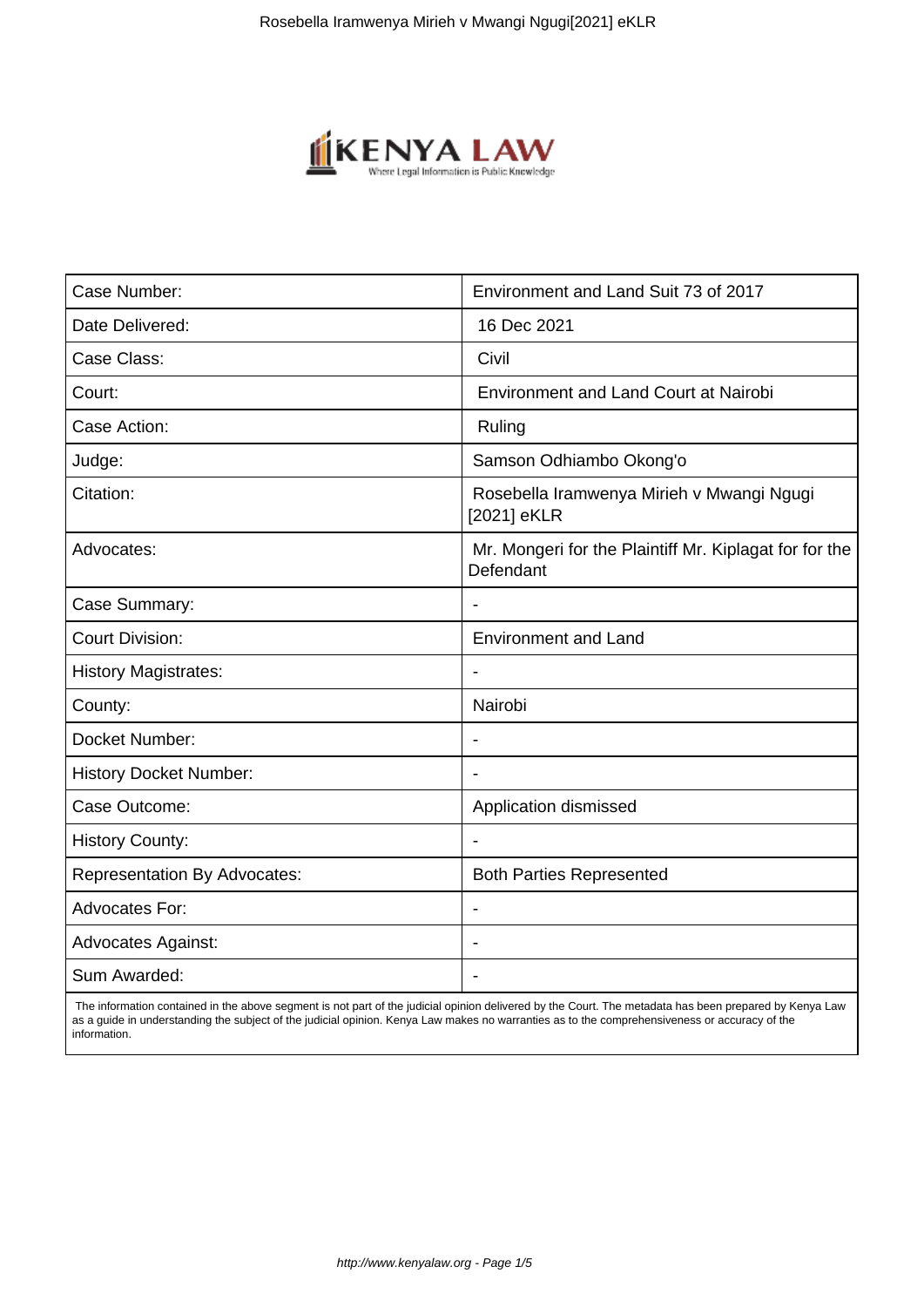## **REPUBLIC OF KENYA**

#### **IN THE ENVIRONMENT AND LAND COURT**

# **AT NAIROBI**

# **ELC SUIT NO. 73 OF 2017**

#### **ROSEBELLA IRAMWENYA MIRIEH.........PLAINTIFF**

### **VERSUS**

#### **MWANGI NGUGI.........................................................DEFENDANT**

#### **RULING**

What is coming up for ruling is the Defendant's Notice of Motion application dated 30<sup>th</sup> May, 2019 in which the Defendant (hereinafter referred to only as "the Applicant") has sought an order that the judgment delivered herein on 22<sup>nd</sup> September, 2017 be set aside and the Applicant be granted leave to appear and defend the suit.

The Applicant's case:

The application which is supported by the affidavit of the Applicant dated  $30<sup>th</sup>$  May, 2019 is brought on the following grounds:

1. That there is judgement against the Applicant that was entered ex-parte.

2. That the Applicant was not served with Summons to enter appearance and notice of entry of judgment and as such he was not heard on his defence.

3. That the Plaintiff (hereinafter referred to only as "the Respondent") obtained the said judgement against the Applicant by concealing to the court the fact that the amount claimed in the plaint was refunded to her by the Applicant and the sale agreement in issue terminated.

4. That the Respondent is using the court to unjustly enrich herself.

5. That it is in the interest of justice that the orders prayed for be granted and the Applicant given an opportunity to defend the suit on its merits.

#### The Respondent's case:

The Respondent opposed the application through a replying affidavit sworn on  $22<sup>nd</sup>$  January, 2020. In summary the Respondent set out her case as follows:

The Applicant was duly served with the summons to enter appearance, hearing notices, notice of judgement and bill of costs. The Applicant however failed to participate in the proceedings and judgement was regularly entered in favour of the Respondent against the Applicant for Kshs. 1,550,000/- being a refund of the purchase price and Kshs. 30,000/- being surveyor's fees together with costs and interest from the date of filing suit until payment in full. When the Applicant became aware of the judgement, he introduced the Respondent to his advocates on record who drew up an agreement dated  $25<sup>th</sup>$  January, 2018 on the settlement of the decretal sum. Since the Respondent needed the money, she did not give much thought to the contents of the agreement which purported to cancel the sale agreement dated  $3<sup>rd</sup>$  February, 2011 instead of setting out how the decretal sum was to be settled.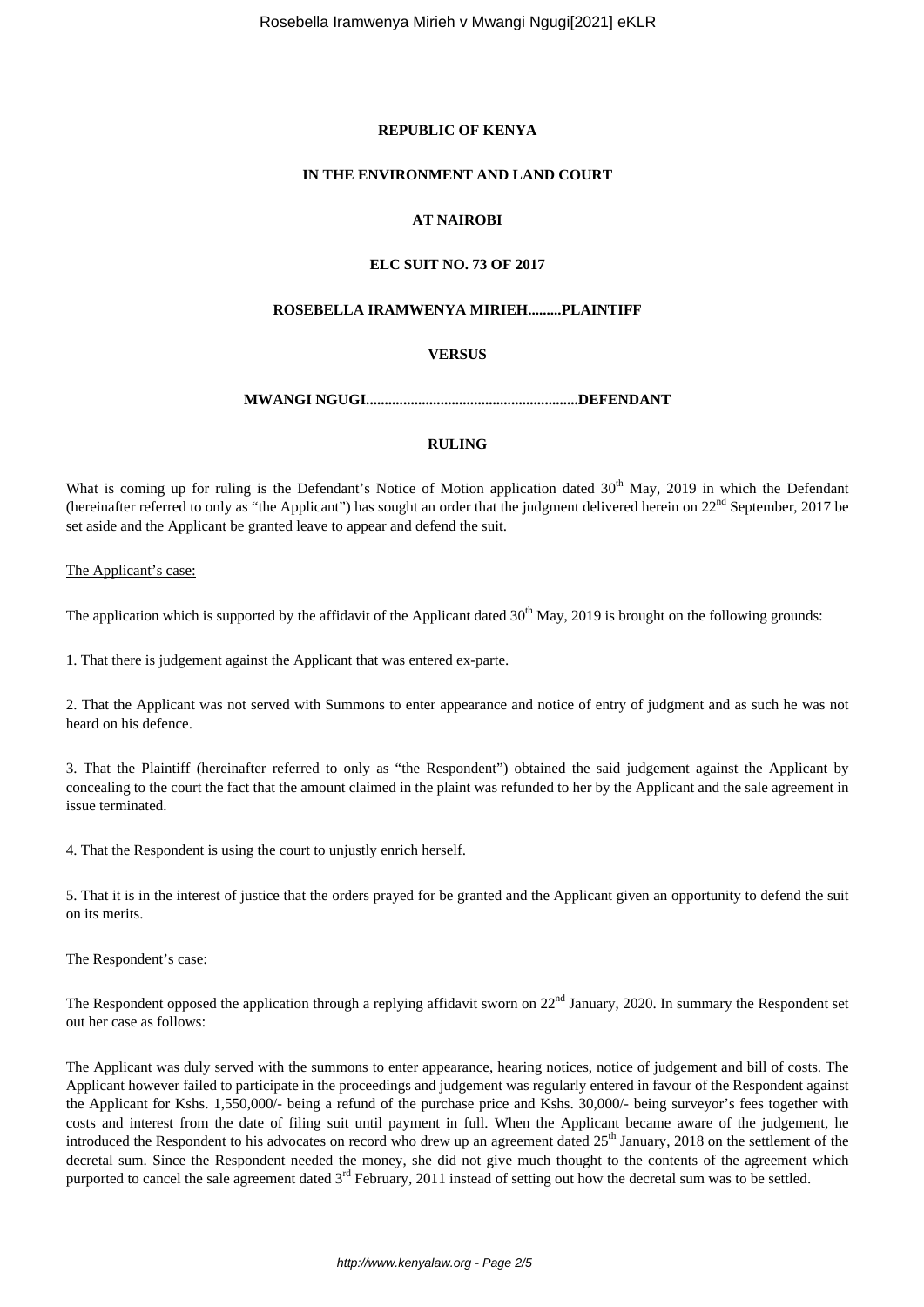Since then, the Applicant has paid Kshs. 1,380,000/- and he is in arrears of Kshs. 250,000/-. The Applicant is also yet to pay the costs of the suit and interest. When the Respondent applied for execution, the Respondent's advocates were not aware of the fact that part of the decretal sum had been paid and as such they did not deduct the paid amount from the amount that was to be recovered from the Applicant. This mistake according to the Respondent does not absolve the Applicant from his obligation to settle the full decretal amount as proper computation can be done to ascertain how much is owing.

The Respondent has contended further that the Applicant's proposed defence does not raise any triable issues. The Respondent has contended further that the Applicant's application to set aside the judgement was filed after 32 months from the date of judgment which amounts to inordinate delay.

#### The submissions:

During the hearing of the application, the Applicant argued that execution of the judgement of 22<sup>nd</sup> September, 2017 will lead to the Respondent's unjust enrichment since the Applicant refunded the amount that was paid to him under the agreement for sale of land between him and the Respondent and the said agreement stood terminated by mutual agreement between the parties. The Applicant contended that as far as he was concerned, the dispute between the parties had been settled. The Applicant submitted that attachment that was levied against him came as a shock. The Applicant submitted that he was not aware of the judgement but had nevertheless paid the whole amount that was due to the Respondent. The Applicant argued that the orders sought would not prejudice the Respondent as the debt owed to her had been paid. The Applicant submitted that the Applicant would suffer prejudice since the Respondent would continue with execution against him for a debt that has been satisfied. The Applicant submitted that his proposed defence raises triable issues and he should be allowed to argue the same.

In her submissions in reply, the Respondent submitted that the agreement terminating the sale agreement on which the Applicant had based his application was entered into after the judgement had been delivered herein. The Respondent acknowledged that the Applicant made part payment after the parties entered into the said agreement. The Respondent argued however that the Applicant was yet to pay the balance of the decretal sum and the costs of the suit. The Respondent submitted that her averments regarding the outstanding balance of the decretal amount had not been controverted and as such there is no basis on which the court can set aside the judgment of  $22<sup>nd</sup>$  September, 2017.

#### Determination:

I have considered the Applicant's application together with the affidavit filed in support thereof. I have also considered the Respondent's affidavit in reply to the application. Finally, I have considered the submissions by the advocates for the parties. It is not disputed that this court has power to set aside judgment entered in default of appearance or defence or generally in the absence of a party.

Order 10 Rule 11 of the Civil Procedure Rules which deals with setting aside of judgements provides as follows:

## **Where judgement has been entered under this Order the court may set aside or vary such judgement and any consequential decree or order upon such terms as are just.**

The power given by the court under Order 10 Rule 11 of the Civil Procedure Rules is discretionary. In Patriotic Guards Ltd *v* James Kipchirchir Sambu, Nairobi CA No. 20 of 2016, (2018)eKLR the court stated as follows:

**"It is settled law that whenever a court is called upon to exercise its discretion, it must do so judiciously and not on caprice, whim, likes or dislikes. Judicious because the discretion to be exercised is judicial power derived from the law and as opposed to a judge's private affection or will. Being so, it must be exercised upon certain legal principles and according to the circumstances of each case and the paramount need by court to do real and substantial justice to the parties in a suit."**

In Patel *v* EA Cargo Handling Services Ltd [1974] EA 75 that was cited with approval in Pithon Waweru Maina *v* Thuka Mugiria [1983] eKLR the court stated that: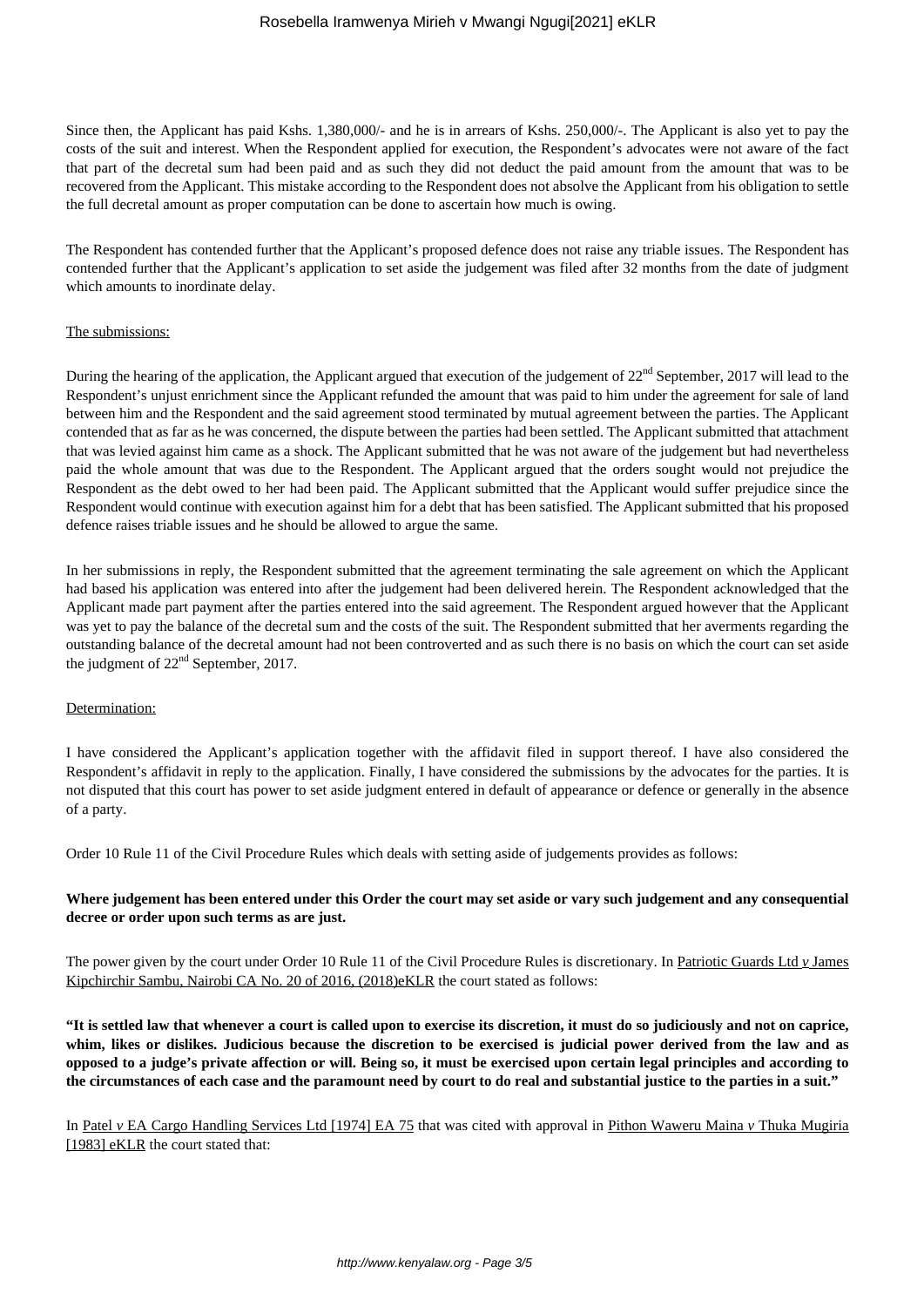**"There are no limits or restrictions on the judge's discretion except that if he does vary the judgement he does so on such terms as may be just .... The main concern of the court is to do justice to the parties, and the court will not impose conditions on itself to fetter the wide discretion given it by the rules."**

In Shah *v* Mbogo [1967] EA 116 that was also cited in Pithon Waweru Case (supra) the court stated that:

# **"This discretion is intended so to be exercised to avoid injustice or hardship resulting from accident, inadvertence, or excusable mistake or error, but is not designed to assist the person who has deliberately sought, whether by evasion or otherwise, to obstruct or delay the course of justice."**

The Applicant had a duty to persuade the court that he deserves the exercise of this court's discretion. Judgment was entered in this suit on  $22<sup>nd</sup>$  September, 2017. The application before the court was filed over 2 years later on  $31<sup>st</sup>$  May, 2019. Although the Applicant has claimed that he was not served with summons to enter appearance, the Applicant has not denied the affidavit of service that has been placed before the court showing that he was duly served with summons to enter appearance and that he acknowledged receipt of the same. I am satisfied that the Applicant was served with summons to enter appearance. The Applicant has not given any explanation why he never entered appearance and why he did not file the present application as soon as he became aware of the court judgment. The application has been brought principally on the ground that when judgment was entered in favour of the Respondent, the Applicant had already refunded to the Respondent the amount that was awarded to the Respondent in the judgement and that the Respondent had failed to disclose this fact to the court. The Applicant has contended that to pay to the Respondent the judgment amount while the Respondent had already received the said payment would amount to unjust enrichment. I have noted from the documents attached to the Applicant's affidavit in support of the application that the agreement that the parties entered into to resolve the dispute over the agreement for sale dated  $3<sup>rd</sup>$  February, 2011 was made on  $25<sup>th</sup>$  January, 2018. This was after the court had rendered its judgment over the dispute on 22<sup>nd</sup> September, 2017. It is not correct therefore that as at the time the court made the judgement on 22<sup>nd</sup> September, 2017, the Applicant had already paid to the Respondent the amount that they had agreed on, on  $25<sup>th</sup>$  January, 2018. I am also unable to see how a matter in respect of which the court had already delivered a judgment could be "settled" by the parties out of court. The parties are free to agree on the settlement of the decretal amount and even to vary the judgment of the court. However, for such agreements to be binding, they should be sanctioned by the court. Since the agreement that the Applicant reached with the Respondent after the judgment of the court was not approved by the court, the same cannot form a basis for the setting aside of the said judgment. The Respondent is however not at liberty to recover from the Applicant more than the decretal amount that was awarded by the court. Such move can be addressed by the court on an application for stay of execution rather than an application for setting aside judgment.

I am also not persuaded that the Applicant has arguable defence to the Respondent's claim. The court entered judgment against the Applicant in the sum of Kshs. 1,580,000/- plus costs and interest. The said sum of 1,580,000/- comprised of a refund of the purchase price that the Respondent had paid to the Applicant and survey fees. From the material placed before the court, the Applicant has admitted that he was liable to refund to the Respondent the payments that the Respondent had made to him pursuant to the agreement for sale between them. I am unable to see any defence that the Applicant can have to a claim for a refund of such payment. There is also no evidence that the Applicant has paid the amount of Kshs. 1,680,000/- that was the subject of his post judgment agreement with the Respondent. The documents placed before the court by the Applicant shows that he still owes Kshs. 350,000/-. In the acknowledgment of receipt of payment dated  $18<sup>th</sup>$  August, 2018, the Applicant agreed to pay the costs of the suit. The costs of the suit were taxed at Kshs. 173,411.70/-. There is no evidence that this amount has been paid by the Applicant. I am not satisfied therefore that the draft defence annexed to the Applicant's affidavit raises any triable issues.

#### Conclusion:

In conclusion, I find no merit in the Notice of Motion dated  $30<sup>th</sup>$  May, 2019. The application is dismissed. I however direct that in any future execution, the Respondent shall give credit to the Applicant for all the payments made by the Applicant to the Respondent pursuant to the post judgment agreement that the parties had entered into on  $25<sup>th</sup>$  January, 2018. Each party shall bear its own costs of the application.

# **DELIVERED AND DATED AT NAIROBI THIS 16TH DAY OF DECEMBER, 2021**

**S. OKONG'O**